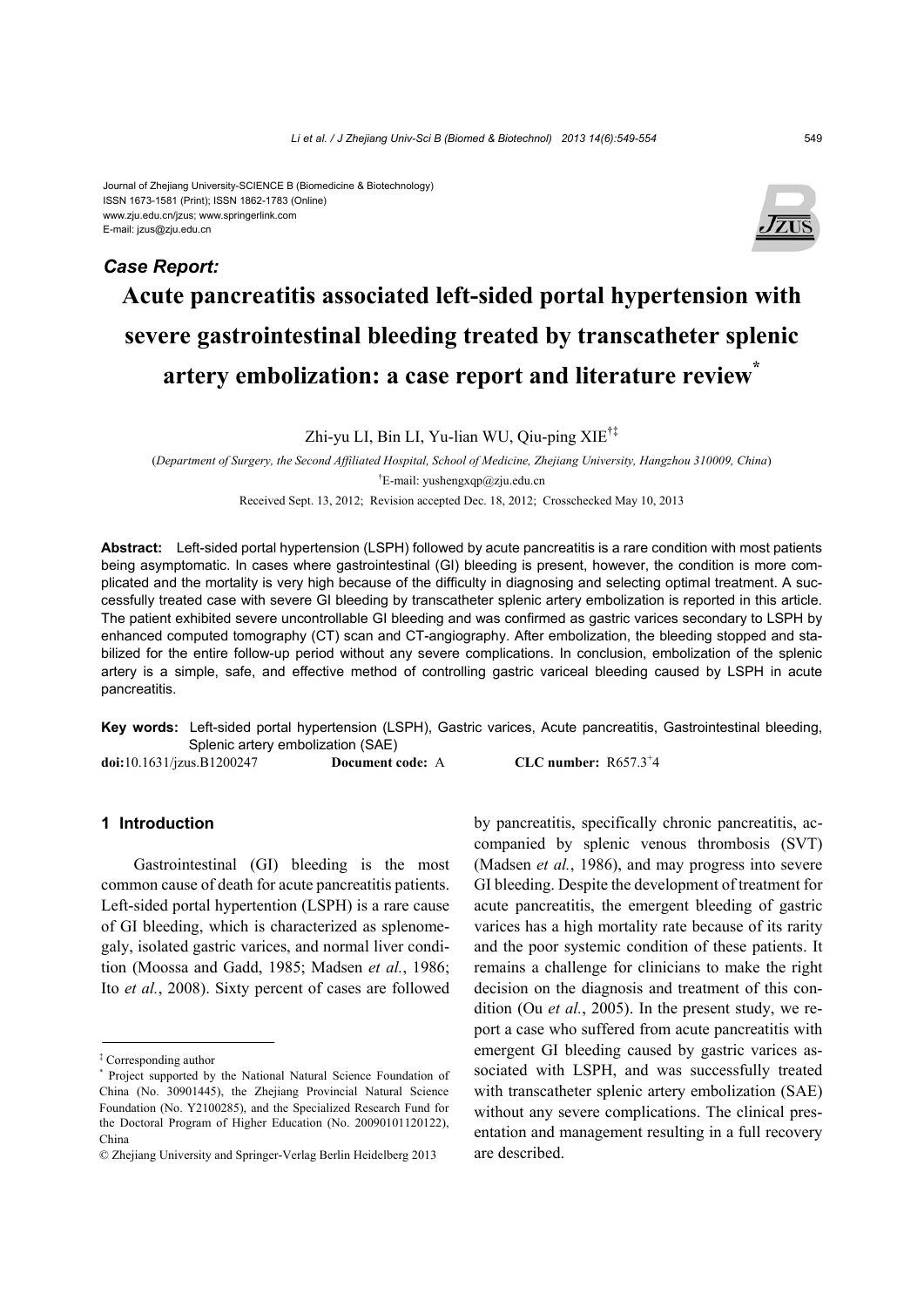## **2 Case report**

The case report and analysis has got the permission of the patient.

A 34-year-old Chinese woman was hospitalized by ambulance in Xinchang People's Hospital (Zhejiang, China) because of acute epigastric pain accompanied with vomiting yellow fluid. Biochemical analysis revealed a high level of the amylase: 2090 U/L in urine (normal level 50–600 U/L) and 304 U/L in blood (normal level 20–120 U/L). Enhanced computed tomography (CT) scan showed inflammation of the pancreas with severe effusion of the peripancreatic tissue and splenomegaly. Thus, she was diagnosed as having acute pancreatitis and received standard treatment. Ten days later, severe hematochezia and hematemesis occurred with a hemoglobin level of 67 g/L. Emergency upper GI endoscopy failed to reveal the site of bleeding but noted moderate varices at the fundus of the stomach. She then received two units of packed red blood cells and underwent extensive treatment for three days. The bleeding persisted and she was referred to our hospital and admitted into the Surgery Intensive Care Unit.

She presented no history of hepatitis, gallbladder stones, or hepatic stones. She also has no history of alcohol abuse.

Upon admission, she was fully alert with a blood pressure of 103/62 mmHg, pulse rate of 88 beats/min, and body temperature of 37.4 °C. Physical examination was normal except for a pale conjunctiva and mild tenderness of the upper abdomen and periumbili. No sign of peritonism was observed. She then underwent extensive observation and examination, and received anti-acid, anti-infection, hemostatic, and nutritional support therapy.

CT scan with contrast showed an edematous area around the pancreas, with peripancreatic effusion, but no pseudocysts or other masses around the pancreas were noted (Fig. 1a). Severe, tortuous gastric and perisplenic varices were presented in Figs. 1b and 1c. The spleen was extremely enlarged but no sign of splenic vein thrombosis (SVT) was noted (Fig. 1d).

After receiving two units of packed red blood cells, her condition settled on conservative treatment for 10 d with hemoglobin levels fluctuating around 80 g/L (Fig. 2) without hematemesis, but with persistent hematochezia and the platelet count



**Fig. 1 Enhanced computed tomography (CT) images of the pancreas of the patient**  (a) An edematous area around pancreas with peripancreatic fat stranding and fluid (black arrow); (b, c) Severe, tortuous gastric (black curved arrow) and perisplenic varices (white curved arrow) were present; (d) The spleen was extremely enlarged without sign of splenic vein thrombosis (SVT)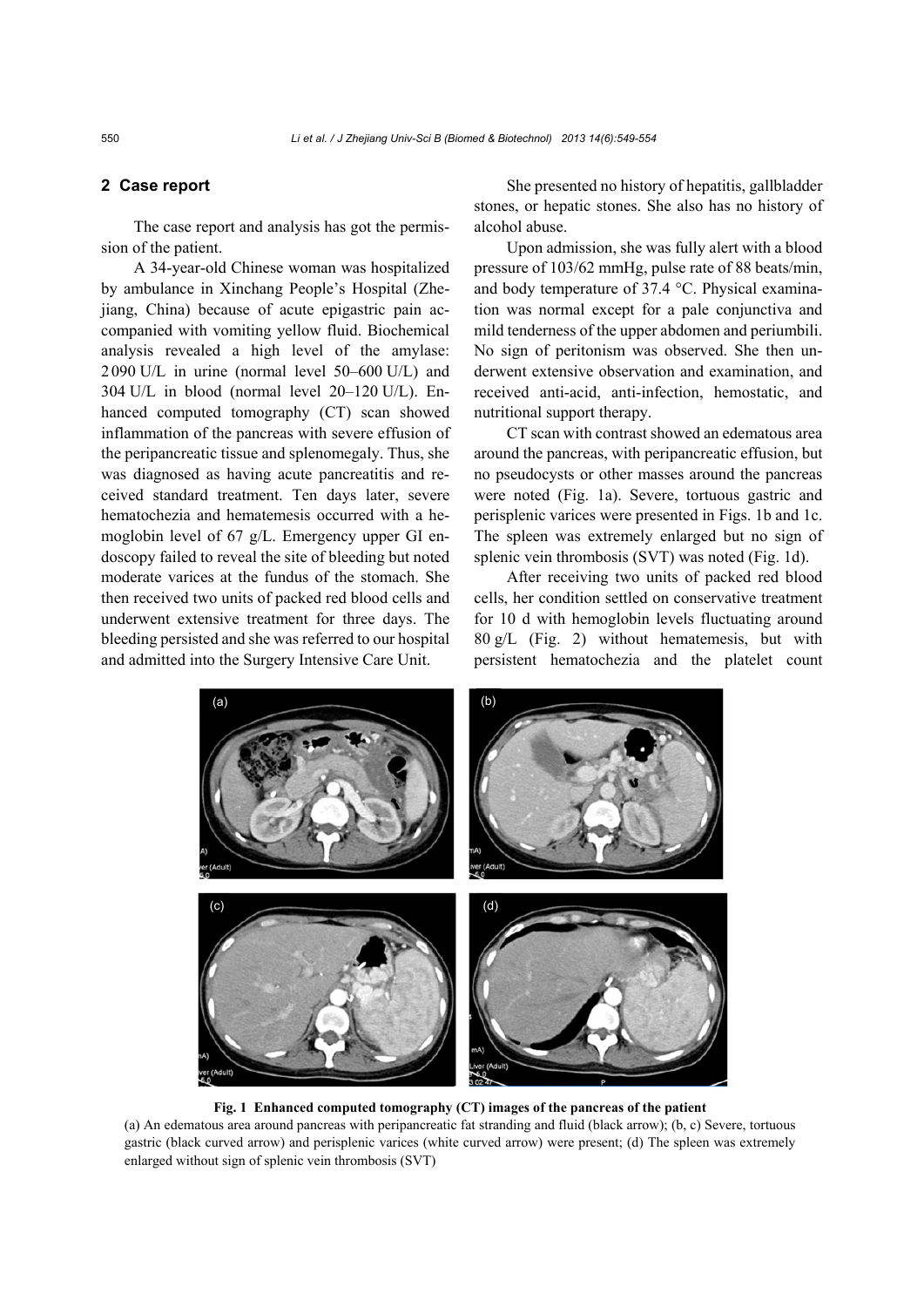continuously declining. Ten days after admission, she began to vomit blood. Her hemoglobin level fell to 62 g/L and could not rise even after receiving 5 units of packed red blood cells. Emergent digital subtraction angiography (DSA) revealed an enlarged spleen and distorted veins around the spleen, but failed to reveal the site of bleeding (Figs. 3a and 3b). The patient was finally referred for interventional radiologic procedures. To prevent the drop off of the embolization materials, they were injected into the splenic artery and anchored to the branch arteries to completely stop the blood flow (Fig. 3c). After the procedure, though the bypass vessels of gastroduodenal artery to the spleen were still open (Fig. 3d), GI bleeding gradually stopped, and the platelet count increased from  $82 \times 10^6$ /ml to  $568 \times 10^6$ /ml in 10 d, which gradually decreased to nearly normal level in 20 d when the patient recovered and discharged from the hospital (Fig. 2). The patient complained of slight pain in her upper abdomen without any fever and other infection symptoms, which was managed by medications and nearly undetecable at the time of discharge.





The patient received two units of packed red blood cells immediately after her arrival to our hospital, as shown by hemoglobin level, her condition settled on conservative treamtment for 10 d. The level of hemoglobin fell to 62 g/L (star) and could not rise even after receiving 5 unit of packed red blood cells at Day 11. The platelet level was fluctuated around  $100\times10^6$ /ml at the beginning. After embolization of splenic artery, the platelet count increased from  $82\times10^6$ /ml to  $568\times10^6$ /ml in 10 d, and decreased to nearly normal at the day of leaving our hospital



#### **Fig. 3 Emergent digital subtraction angiography (DSA) of the patient**

(a) Presented enlarged spleen and artery (black arrow); (b) Presented distorted veins around the spleen (white arrow); (c) Embolization materials were injected into the splenic artery and anchored to the branch arteries for completely stopping the blood flow (black curved arrows); (d) The bypass vessels to the spleen were still open (white arrow head)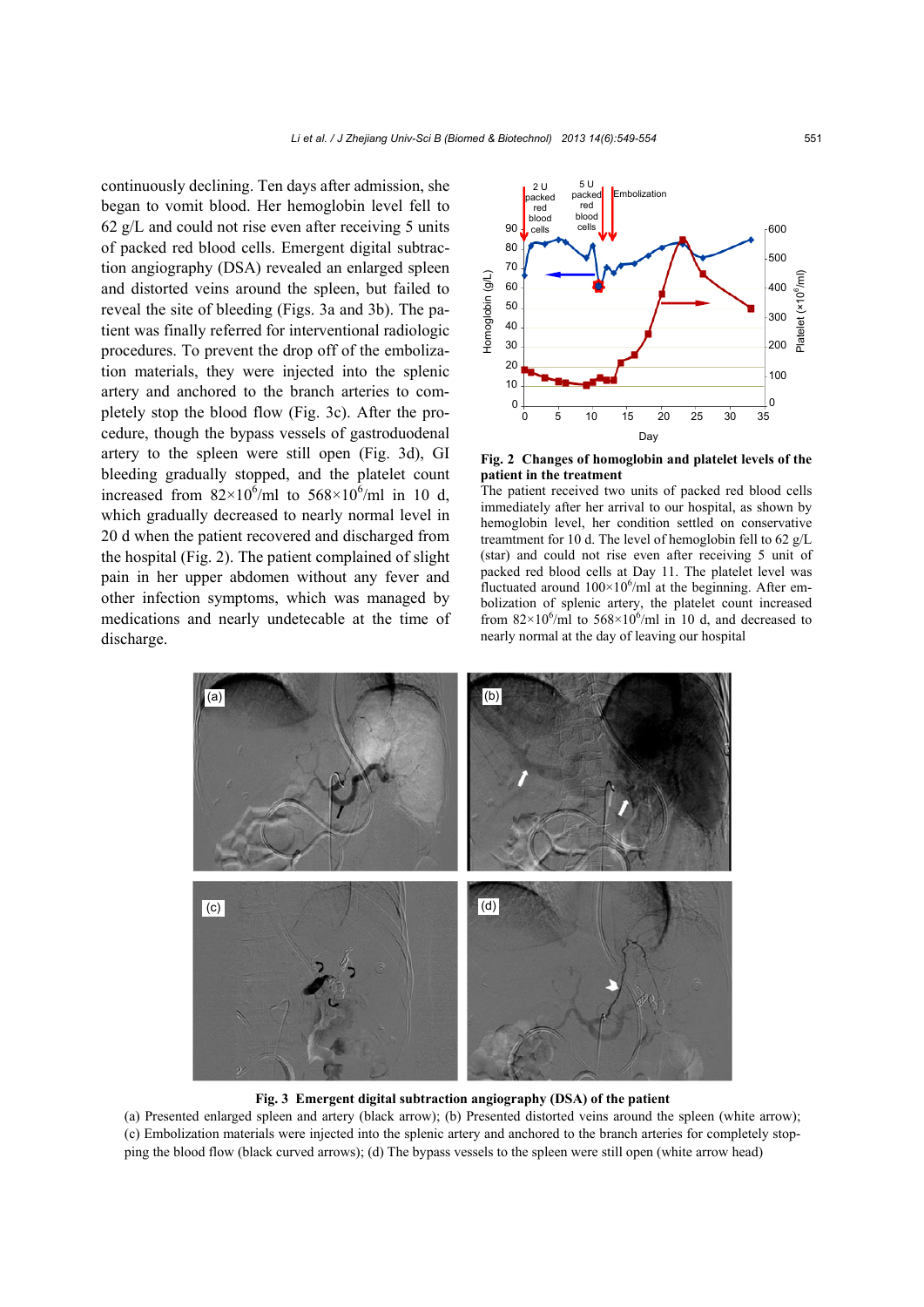During a five-month follow-up period, enhanced CT scan was carried out. The scan revealed that the patient's spleen was partially infracted and much smaller compared to her initial hospital admission. The size and number of gastric varices also decreased which was confirmed by GI endoscopy examination. There was an area of encapsulated effusion near the tail of the pancreas which may have been related to the pancreatitis and should be observed for a period (Fig. 4). There was no recurrence of upper GI bleeding or no associated severe complication for more than five months until now.



**Fig. 4 Enhanced CT scan during the follow-up period, three months after her discharge** 

(a) The pancreas was intact with smooth envelop, and the spleen was partially infracted and was much smaller than that of three months ago. There was no sign of thrombosis in the portal vein. (b) There was encapsulated effusion in the left abdomen near the tail of pancreas (white arrow head)

## **3 Discussion**

LSPH, also known as sinistral or linear portal hypertension, is a rare clinical syndrome characterized by splenomegaly, isolated vein varices, and normal liver condition (Moossa and Gadd, 1985; Madsen *et al.*, 1986; Ito *et al.*, 2008). In most cases, the varices are formed in the fundus of the stomach,

while sometimes the esophageal is involved (Weber and Rikkers, 2003), which could lead to severe GI bleeding. Most commonly, LSPH is asymptomatic and is diagnosed occasionally by examinations for other diseases (Bradley, 1986). While in symptomatic cases, GI bleeding is the most common symptom occurring in about 45%–72% of patients with LSPH (Moossa and Gadd, 1985; Madsen *et al.*, 1986). Acute pancreatitis associated upper GI bleeding is the most rapidly fatal complication of acute pancreatitis, with a reported fatal frequency of 1.2%–14.5% (Stabile *et al.*, 1983; Flati *et al.*, 2003). One of the most important reasons for this high mortality is that usually it is difficult to find the location of bleeding in these cases. Arterial erosion or pseudoaneurysms, ischaemic complications, and gastritis are the most common causes for a hemorrhage. Bleeding as a result of LSPH is even more dangerous because of the difficulty of diagnosis, treatment decision, and high recurrence rate (Balthazar, 2002). In the present study, we reported a case of LSPH caused by acute pancreatitis which suffered from fatal GI bleeding because of local gastric varices and failed to respond to medical therapy. It was successfully diagnosed by endoscopy examination, enhanced CT scan, and CT angiography, and treated using SAE with a complete recovery for more than five months.

LSPH is usually caused by SVT following acute or chronic pancreatitis or pancreatic carcinoma, which could alter the venous anatomy, reverse the direction of the gastric venous blood flow, and increase the pressure within the submucosal veins of the gastric fundus (Butler *et al.*, 2011). In the present case, however, according to the CT angiography and enhanced CT scan, no sign of SVT or extrinsic compression was found. They only showed an edematous area around the pancreas with peripancreatic fat stranding and fluid, and the extremely tortuose and dialated splenic vein. Besides, the time between the onset of pancreatitis and bleeding was only 10 d. It implys that local inflammation without SVT or extrinsic compression could also induce severe LSPH and GI bleeding in a short time. According to Evans *et al.* (1990) and Butler *et al.* (2011), the incidence of SVT-related LSPH is up to 45% in patients with pancreatitis, with the frequency of GI bleeding ranging from 37%–100% in these studies (Johnston and Myers, 1973; Little and Moossa, 1981; Keith *et al.*,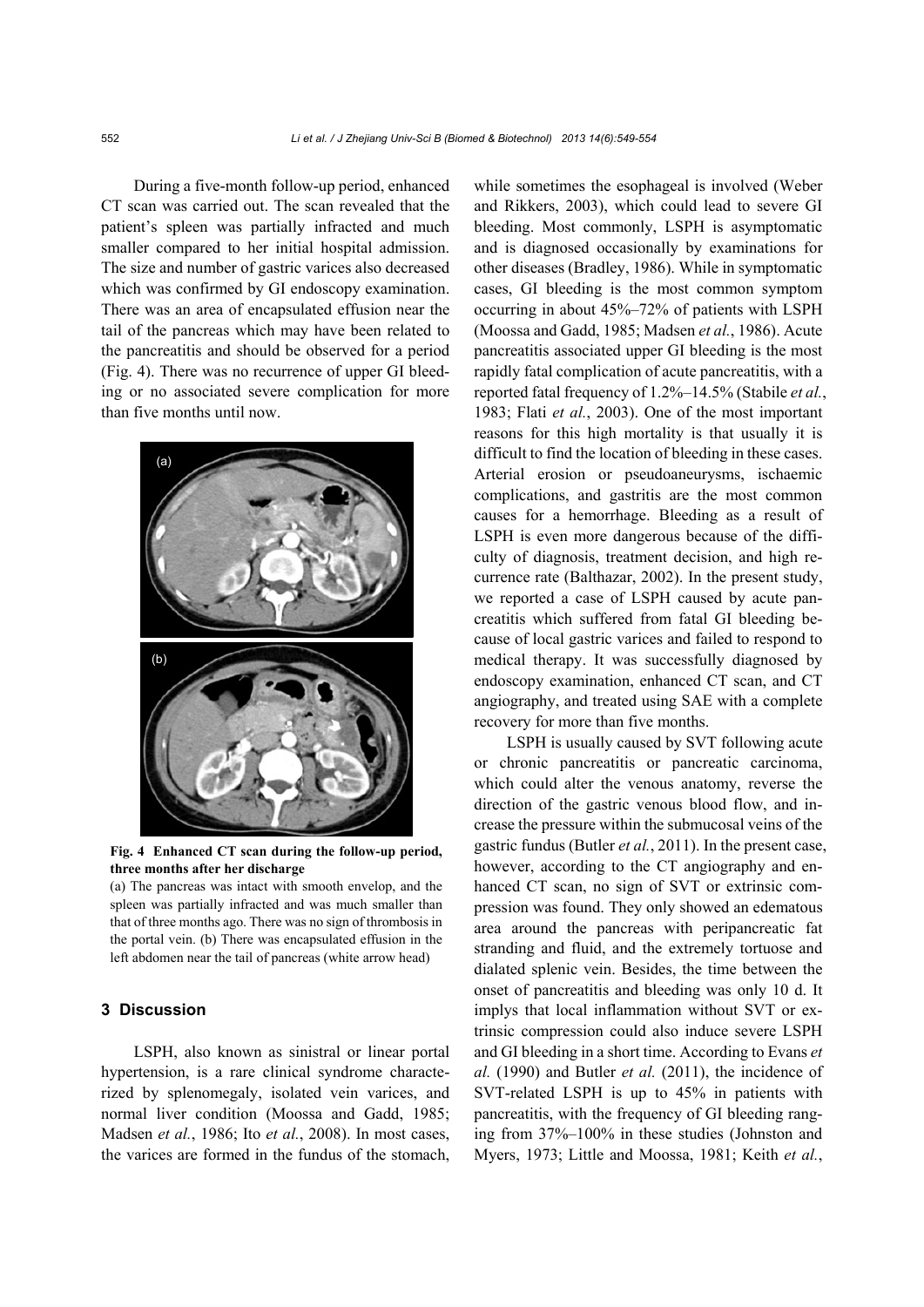1982; Evans *et al.*, 1990), while Heider *et al.* (2004) reported that only 4% of patients with pancreatitis-induced SVT developed clinically evident, gastric variceal bleeding. A recent meta-analysis by Butler *et al.* (2011), which reviewed 38 articles related to pancreatitis-induced SVT, exhibited that the incidence of SVT in acute pancreatitis was much higher than that in chronic pancreatitis (22.6% vs. 12.4%), but the bleeding rate was similar (6.7% vs. 6.9%). This discrepancy of LSPH incidence and hemorrhage rate may be related to the development and prevalence of CT scan and angiography which made the diagnosis of SVT without severe symptoms much easier (Sakorafas *et al.*, 2000). The enhanced CT scan and angiography were also carried out for our patients, which made it possible for us to accurately diagnose the disease and promptly deliver effective treatment.

According to the collected data, most LSPH patients are asymptomatic, so observing without surgery would be the best choice for them. However, in the situation of gastric variceal bleeding, the mortality rate is as high as 52% at one year (Kim *et al.*, 1997; McCormick and O′Keefe, 2001), which is much higher than other causes of GI bleeding because of the difficulty of endoscopic approach and high recurrence rate. More radical treatment should be recommended in this situation. Until now, optimal therapy remains controversial, with splenectomy being the first-line of treatment (Bernades *et al.*, 1992). Embolization of the splenic artery has been shown as an alternative method which has the same effects as a splenectomy (Shah *et al.*, 1990; Ou *et al.*, 2005). Moreover, it can avoid some severe complications such as postsplenectomy sepsis, or uncontrolled increase of platelet count because of the residual noninfarcted spleen. Koconis *et al.* (2007) reported that partial splenic embolization made efficacious improvements on the bleeding and hematologic parameters for partial hypertension patients, and the associated morbidity and mortality were acceptable. Petermann *et al.* (2012) and Gaba *et al.* (2013) both reported that the overall observed complication rate was around 33%–52%. However, since most of the complications included fever, leukocytosis, abdominal pain, and hydrothorax which have no clinical consequence, we believe that they are best classified as side effects (rather than complications). The most severe procedure-related complications were splenic abscesses and thrombosis

of portal vein system. Our patient received emergent CT-guided SAE immediately after the deterioration of GI bleeding. After embolization, the GI bleeding gradually stopped and was stable for more than five months. The platelet count decreased to nearly normal levels at the time discharge. The patient complained only of an appropriate amount of abdominal pain during hospitalization without any severe complications.

## **4 Conclusions**

In summary, LSPH followed by acute pancreatits is a rare condition, which is usually asymptomatic. However, in the cases with GI bleeding, the condition is more complicated and the mortality is very high. Timely and correct diagnosis followed by optimized treatment selection is the key for improving the prognosis. According to our experience of successfully treating an LSPH patient with severe GI bleeding, we concluded that: (1) common enhanced CT scan and angiography provide accurate and timely diagnosis; (2) splenic artery embolization is a simple, safe and effective method of controlling gastric variceal bleeding caused by LSPH in acute pancreatitis.

## **Compliance with ethics guidelines**

Zhi-yu LI, Bin LI, Yu-lian WU, and Qiu-ping XIE declare that they have no conflict of interest.

All procedures followed were in accordance with the ethical standards of the responsible committee on human experimentation (institutional and national) and with the Helsinki Declaration of 1975, as revised in 2000(5). Informed consent was obtained from the patient for being included in the study.

### **References**

- Balthazar, E.J., 2002. Complications of acute pancreatitis: clinical and CT evaluation. *Radiol. Clin. North Am.*, **40**(6): 1211-1227. [doi:10.1016/S0033-8389(02)00043-X]
- Bernades, P., Baetz, A., Lévy, P., Belghiti, J., Menu, Y., Fékété, F., 1992. Splenic and portal venous obstruction in chronic pancreatitis. A prospective longitudinal study of a medical-surgical series of 266 patients. *Dig. Dis. Sci.*, **37**(3):340-346. [doi:10.1007/BF01307725]